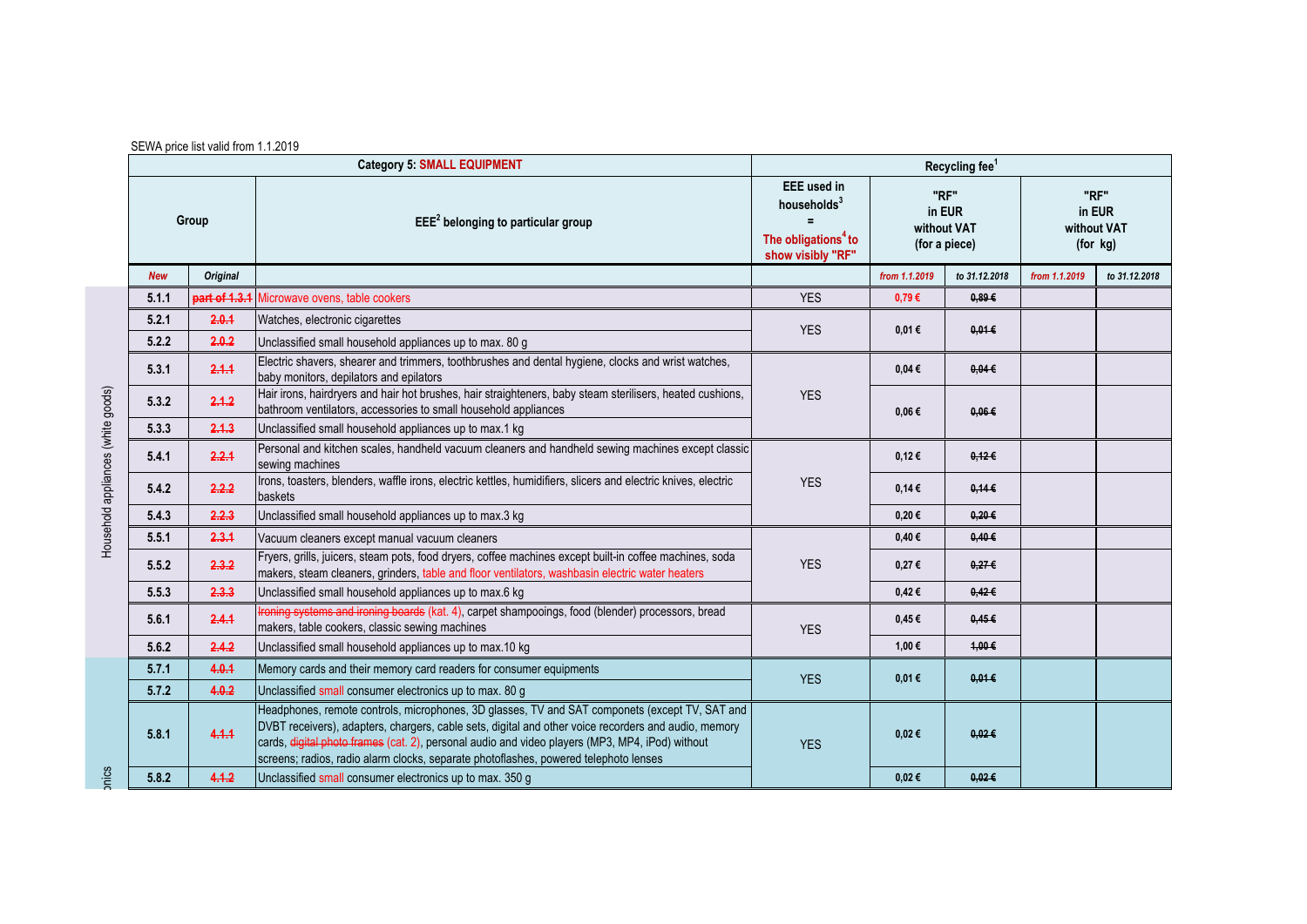| SEWA price list valid from 1.1.2019 |  |  |
|-------------------------------------|--|--|
|-------------------------------------|--|--|

|                                 | <b>Category 5: SMALL EQUIPMENT</b> |                 |                                                                                                                                                                                                                                                                                                                                        | Recycling fee <sup>1</sup>                                                                            |                                                |               |                                           |               |  |
|---------------------------------|------------------------------------|-----------------|----------------------------------------------------------------------------------------------------------------------------------------------------------------------------------------------------------------------------------------------------------------------------------------------------------------------------------------|-------------------------------------------------------------------------------------------------------|------------------------------------------------|---------------|-------------------------------------------|---------------|--|
|                                 | Group                              |                 | $EEE2$ belonging to particular group                                                                                                                                                                                                                                                                                                   | <b>EEE</b> used in<br>households <sup>3</sup><br>The obligations <sup>4</sup> to<br>show visibly "RF" | "RF"<br>in EUR<br>without VAT<br>(for a piece) |               | "RF"<br>in EUR<br>without VAT<br>(for kg) |               |  |
|                                 | <b>New</b>                         | <b>Original</b> |                                                                                                                                                                                                                                                                                                                                        |                                                                                                       | from 1.1.2019                                  | to 31.12.2018 | from 1.1.2019                             | to 31.12.2018 |  |
|                                 | 5.9.1                              | 4.2.1           | Cameras and video cameras, GPS (cat. 6), portable radios, portable DVD players                                                                                                                                                                                                                                                         |                                                                                                       | 0,07€                                          | 0.07E         |                                           |               |  |
| Consumer electro                | 5.9.2                              | 4.2.2           | TV indoor antennas, audio and video car components (car radios, CD changers, navigation systems-<br>(cat. 6), amplifiers, subwoofers, loudspeakers, monitors), portable loudspeakers                                                                                                                                                   | <b>YES</b>                                                                                            | 0.11€                                          | $0.11 \in$    |                                           |               |  |
|                                 | 5.9.3                              | 4.2.3           | Unclassified small consumer electronics up to max. 1,5 kg                                                                                                                                                                                                                                                                              |                                                                                                       |                                                |               |                                           |               |  |
|                                 | 5.10.1                             | 4.3.1           | DVD, Blu-ray players, satellite and DVB-T receivers, multimedia centers, docking stations                                                                                                                                                                                                                                              | <b>YES</b>                                                                                            | 0,08€                                          | $0.08 \in$    |                                           |               |  |
|                                 | 5.10.2                             | 4.3.2           | Unclassified small consumer electronics up to max. 3 kg                                                                                                                                                                                                                                                                                |                                                                                                       | 0,20€                                          | $0,20 \in$    |                                           |               |  |
|                                 | 5.11.1                             | 4.4.1           | HiFi components (amplifiers, receivers, tuners, CD players, record players, cassette recorders), data<br>projectors, small electric and electronic musical instruments and accessories, amplifiers for musical-<br>instruments (cat. 4)                                                                                                | <b>YES</b>                                                                                            | $0,50 \in$                                     | $0.50 \in$    |                                           |               |  |
|                                 | 5.11.2                             | 4.4.2           | Unclassified small consumer electronics up to max. 5 kg                                                                                                                                                                                                                                                                                |                                                                                                       | 0,51€                                          | $0.51 \in$    |                                           |               |  |
|                                 | 5.12.1                             | 5.2.1           | Small luminaries for non-household use for fluorescent lamps, LED bulbs except luminaries from-<br>households up to max. 1 kg                                                                                                                                                                                                          | <b>NO</b>                                                                                             | $0.06 \in$                                     | $0.06 \in$    |                                           |               |  |
|                                 | 5.12.2                             | 5.2.2           | Small household luminaries and others lighting equipments unclassified in other group up to max. 1 kg                                                                                                                                                                                                                                  | <b>YES</b>                                                                                            | 0,06€                                          | $0.06 \in$    |                                           |               |  |
| Luminaries                      | 5.13.1                             | 5.3.1           | Small luminaries for non-household use for fluorescent lamps, LED bulbs except luminaries from-<br>households up to max. 5 kg                                                                                                                                                                                                          | <b>NO</b>                                                                                             | $0,24 \in$                                     | $0,24 \in$    |                                           |               |  |
|                                 | 5.13.2                             | 5.3.2           | Small household luminaries and others lighting equipments unclassified in other group up to max. 5 kg                                                                                                                                                                                                                                  | <b>YES</b>                                                                                            | $0,24 \in$                                     | $0,24 \in$    |                                           |               |  |
|                                 | 5.14.1                             | part of 6.1.    | Cordless tools (drills, screwdrivers, staplers, scissors for grass and fence, pruning saw), saws, hedge-<br>trimmers, grass trimmers (cat. 4)                                                                                                                                                                                          |                                                                                                       | 0,12€                                          | 0,126         |                                           |               |  |
|                                 | 5.14.2                             | 6.1.2           | Grinders except bench grinders, chargers, industrial guns, accessories for electric tools                                                                                                                                                                                                                                              | <b>YES</b>                                                                                            | 0,18€                                          | $0.18 \in$    |                                           |               |  |
|                                 | 5.14.3                             | 6.1.3           | Unclassified small electric and electronic tools up to max. 3 kg                                                                                                                                                                                                                                                                       |                                                                                                       | 0,19€                                          | 0.19E         |                                           |               |  |
| Electric and electronic devices | 5.15.1                             | part of 6.2.1   | Drills, milling machines, routers, electric planers, all-purpose tools, electric saws, hedge trimmers,<br>electric garden blowers, oil-free compressors, submersible and barrel pumps except other kinds of<br>pumps (cat. 4)                                                                                                          | <b>YES</b>                                                                                            | $0,52 \in$                                     | $0.52 \in$    |                                           |               |  |
|                                 | 5.15.2                             | 6.2.2           | Unclassified small electric and electronic tools up to max. 6 kg                                                                                                                                                                                                                                                                       |                                                                                                       | $0,58 \in$                                     | $0.58 \in$    |                                           |               |  |
|                                 | 5.16.1                             | part of 6.3.    | Bench grinders, garden pressure and sludge pumps, except submersible and barrel pumps, all-purpose<br>blowers, electric water pumps, electric lawnmowers, electrode welding machines except CO2 welding<br>machines, electric garden cultivators a scarifiers, electric snow blowers, high-pressure washer power-<br>eleaners (cat. 4) | <b>YES</b>                                                                                            | 1,33€                                          | 4,336         |                                           |               |  |
|                                 | 5.16.2                             | 6,3,3           | Unclassified small electric and electronic tools up to max.15 kg                                                                                                                                                                                                                                                                       |                                                                                                       | 1,50 €                                         | 4,50 €        |                                           |               |  |